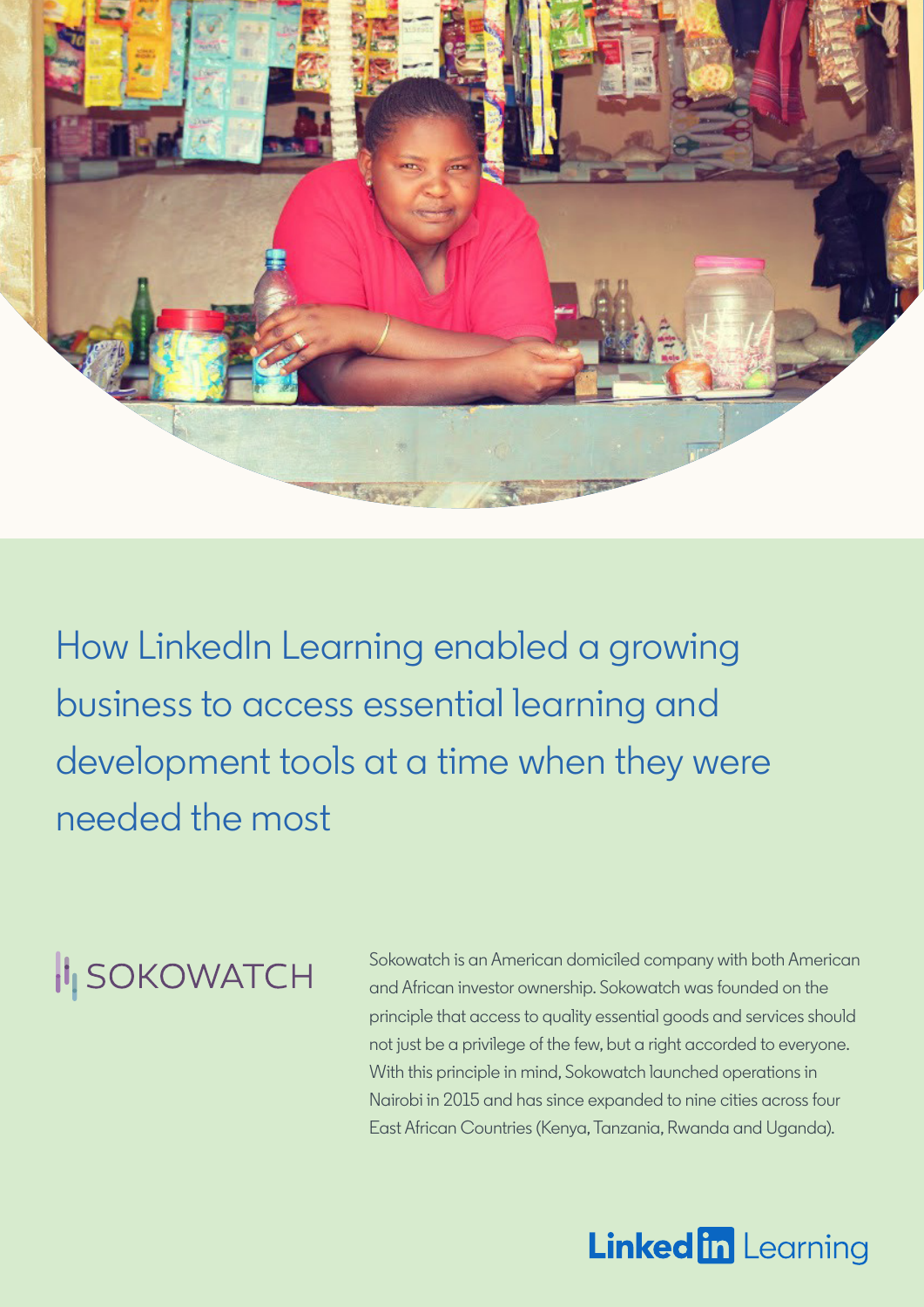

Giving retailers, business owners and entrepreneurs smooth and easy access to essential goods and services is paramount to Sokowatch. The company, headquarted in Nairobi, enables communities across Africa to access distribution and e-commerce solutions, including mobile ordering and delivery services. It is Sokowatch's mission to make life easier for its customers, providing them with opportunities to transform and grow, with a range of business management tools and financial services.

In order to ensure that businesses get the solutions they need, it is important that Sokowatch employees have the right skills to support their customers in the right way and when they need it most.

So, when COVID-19 shook the world, it was vital that Sokowatch, a growing business, could support the learning and development needs of its employees. Especially at a time when being flexible and able to adapt quickly to market conditions was key.

"Sokowatch has a dynamic work environment, one that must rapidly respond to changes in the marketplace," explained Cecilia W. Gitahi, Regional Head of Learning and Development at Sokowatch. "We had planned on launching online learning at the end of 2020 because we already had a couple of Instructor Led Trainings (ILT) running in the organisation. However, COVID-19 accelerated and amplified the need of acquiring a platform. We, therefore, decided to look for a training solution that was scalable to ensure that we continued to cater for the learning and development needs of our teams in all our regional offices."

#### Broad portfolio of content and experts

Sokowatch chose to adopt LinkedIn Learning and acquired 250 LinkedIn Learning licenses. LinkedIn Learning's quality of content, scalability, breadth of industry experts and reputation appealed to the growing organisation.

"LinkedIn Learning is widely adopted by industry leaders globally and it promised to offer our employees a broad portfolio of programmes taught by best-in-class industry experts," commented Cecilia. "LinkedIn Learning offered macro and micro learning content that provided our employees with accurate just-in-time information.

"Also, the ability to upload our own Sokowatch content onto the learning platform was an incentive to go with LinkedIn Learning too."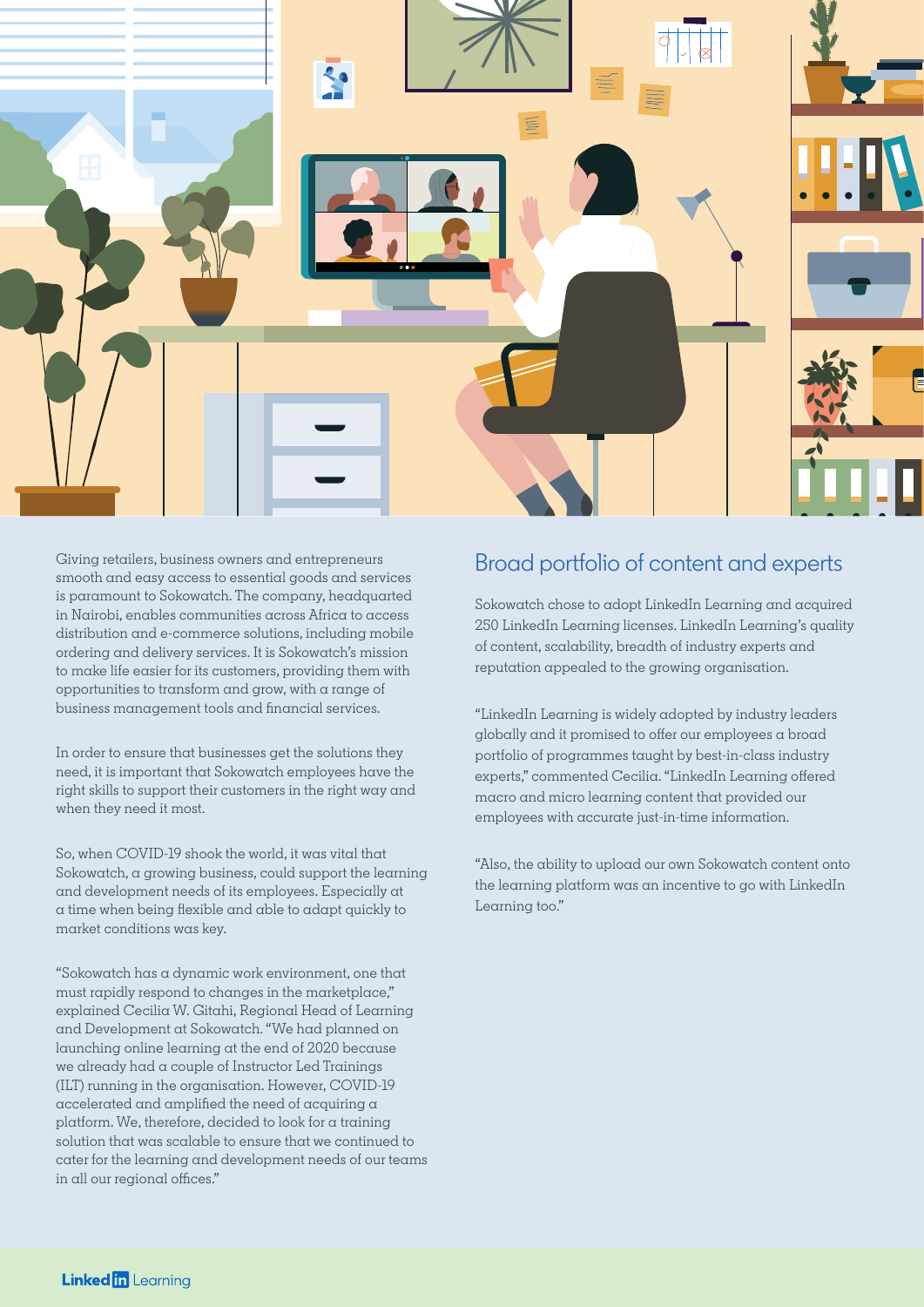### The Challenge

- **•** Align talent development with business strategy
- **•** Leverage training to give the business a competitive advantage and embed a learning culture
- **•** Give employees access to workplace training in the midst of a pandemic

#### The Solution

- **•** Provide a learning platform that encouraged employees to learn
- **•** Combine online learning with Virtual Instructor Led Training (VILT), encouraging employees to stay connected during the pandemic
- **•** Provide employees with tools and skills training at the point of need

#### The Results



**100% activation within three months**



**80% learner engagement within three months**



**Average 2.3 hours learning (per user, per month)**

#### Investing in employee development

Launching LinkedIn Learning was an exciting undertaking. A month before the launch of the platform, Sokowatch's learning and development team rolled out a multi-channel marketing campaign to create awareness and pave the way for building a culture of learning. This was another key driver for adopting the platform.

Cecilia explained: "It all started with a video message from Daniel Yu [company CEO] breaking the big news of the LinkedIn Learning launch. His message signalled to employees that the business believed in them and wanted to invest in their development.

"The following week, we displayed LinkedIn Learning banners and posters in Sokowatch regional offices. We customised these materials with portraits of key influencers in each regional office so that the staff could relate and connect."

Cecilia continued: "Tapping managers to drive engagement and create a culture of learning was a key component of our strategy. Prior to launch, we held several webinars and used the forums to highlight to managers the importance of learning and the one-hour-a-week goal of learning that we had determined was our learning benchmark across the business. The objective was to convert the managers into learning champions."

Sokowatch created learner engagement initiatives. For example, Sokowatch used the intranet to make Learner of the Week and Learner of the Month announcements, with winners receiving a virtual certificate.

Phoebe Shiphira, Learning and Development Associate at Sokowatch added: "Once we had achieved a 75% activation rate of the LinkedIn Learning licenses, we changed our focus from Learner of the Week/Month to posting personal testimonials on the intranet, detailing learner experience with LinkedIn Learning. We also promoted how acquired skills had helped individuals to do their work better, faster, more efficiently etc. This boosted our activation rate to 100% and learner engagement to 82%."

Phoebe's task is to now analyse all the data that they have collated and tie all the learning to business strategy and results. They are currently focused on tracking high performing individuals to see if there is a relationship between learning and performance and are identifying opportunities for promotion.

Phoebe concluded: "LinkedIn Learning is a fantastic tool. It gives our employees the tools they need to adapt, react and create new and exciting solutions. I am excited to see how the learning opportunities that our employees have been given will translate into business results and to continuing our relationship with LinkedIn Learning."